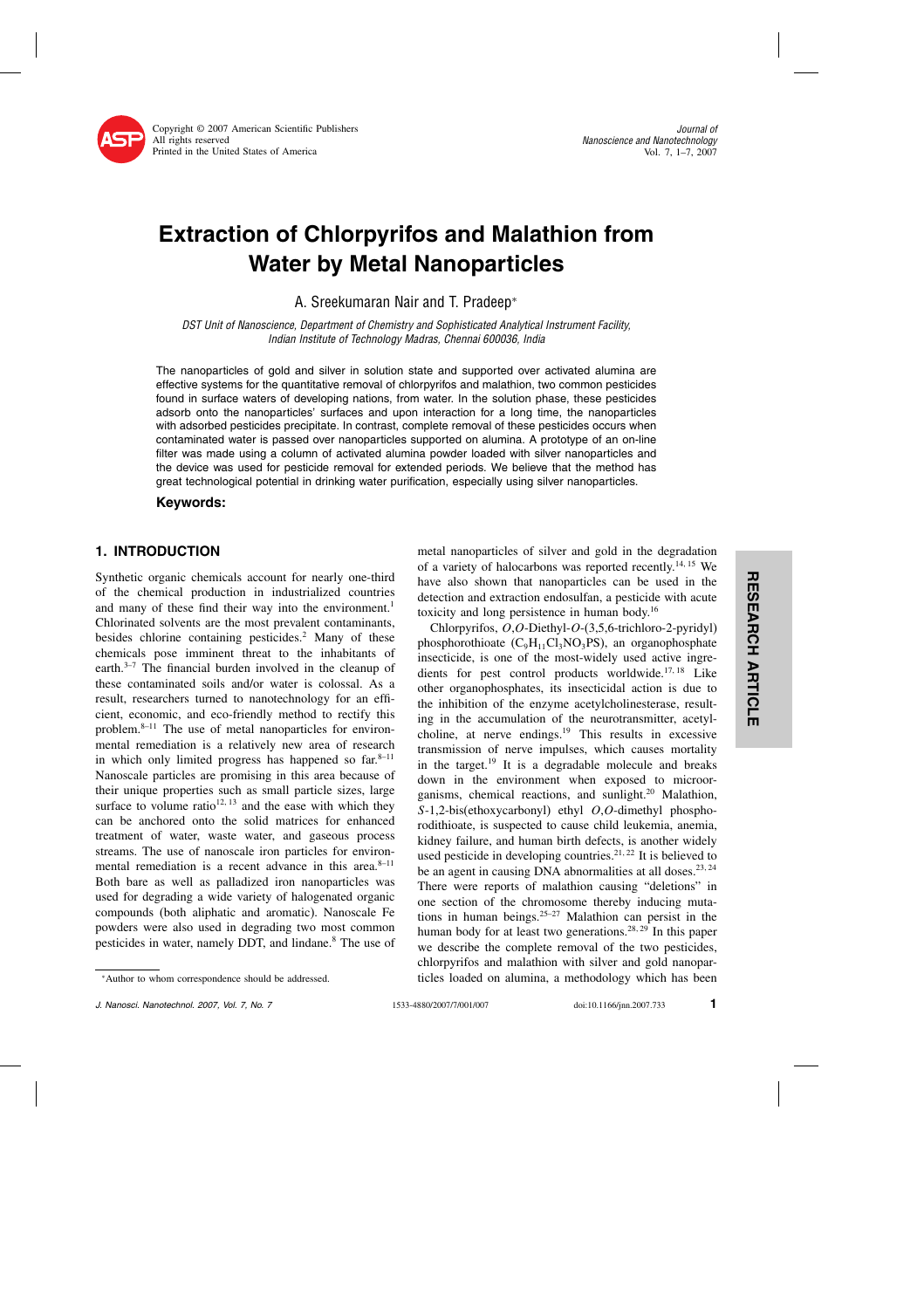implemented in the laboratory for water purification.These two pesticides are the most common ones preset in the surface waters of India; the other two being lindane and DDT. The construction of an on-line filter is cost effective. especially with silver, as the particles are in the nano form.

#### 2. EXPERIMENTAL DETAILS

Technical grade (99.5%) chlorpyrifos and malathion were obtained from CHEM SERVICE, Inc., USA, and used as received. Chloroauric acid  $(HAuCl<sub>4</sub> \cdot 3H<sub>2</sub>O)$  and AgNO<sub>3</sub> were from CDH and Qualigens fine chemicals, India, respectively. Activated alumina globules were from local sources and used as received. Activated alumina powder (neutral, Brockmann grade 1 for chromatographic analysis, particle size (mesh) ∼150) was from CDH, India. Trisodium citrate was from SRL, India and used as received. Nanopure water obtained by further purification of triply distilled water by UHQ ultra water purifier of ELGA was used for all the synthesis and measurements. The syntheses of Au@citrate and Ag@citrate (the terminology implies that citrate ions cover the nanoparticle surface in solution) were done according to the literature procedures. $30,31$  Briefly, the synthesis involves the following materials and methods: 200 ml (8 ml in the case of gold) of 0.005 M stock solution of silver nitrate  $(HAuCl<sub>4</sub> \cdot 3H<sub>2</sub>O$  for gold) in water was diluted to 1 l (152 ml for Au) and heated until it begins to boil.40 ml of 1% sodium citrate solution (8 ml 0.5% for Au) was added and heating continued till the color was pale yellow (pink for Au). The average particle size was 10–20 nm for Au,<sup>30</sup> and 60–80 nm for Ag.<sup>31</sup> The as prepared solutions were used for conducting solution phase experiments. Supported nanoparticles were prepared by the following method.To 1 l of the as prepared solution of Ag@citrate or Au@citrate in hot condition, half a kg of alumina globules (average diameter 0.5 cm) were soaked and kept for a minimum period of 6 h to ensure saturable adsorption of nanoparticles on the alumina surface (checked by taking the absorbance of nanoparticle solution at periodic intervals.After 6 h, there was no decrease in the absorbance of nanoparticle solution indicating their saturable adsorption on the oxide surface).The intake of nanoparticles per alumina globule is high (∼0.116 mg per globule on an average, however this depends on its size as well). The alumina globules were washed several times with distilled water and air-dried. These materials will be described as  $Al_2O_3@Ag$  and  $Al_2O_3@Au$  in the subsequent discussions. We studied the interaction of 10, 5, 2, 1, and 0.1 ppm aqueous solutions of chlorpyrifos and malathion with both bare (Au@citrate and Ag@citrate, in solution phase) as well as supported nanoparticles using UV-Visible spectroscopy. The adsorption of pesticides on nanoparticles is manifested in the gradual decrease in absorbance of the pesticide with time.In a typical procedure, 10 ml aqueous solution of chlorpyrifos or malathion in required concentration (ppm)

RESEARCH ARTICLE

RESEARCH ARTICLE

was treated with 15 (an arbitrary number) globules of  $\text{Al}_2\text{O}_3$  @  $\text{Ag}$  (or  $\text{Al}_2\text{O}_3$  @  $\text{Au}$ ) and the progress of adsorption of pesticide on the nanoparticles' surfaces was monitored from the absorption spectra of the solution at periodic intervals (20 minutes).3 ml aliquots of the solution were taken out for analysis by UV-Visible spectroscopy and the solutions were put back after the measurements. The solution was occasionally shaken for better contact between the surfaces of nanoparticles and the pesticide solution. The complete removal of the pesticide from water occurs by this method though it is a time-dependent process.However, the removal was achieved quickly using the nanoparticles loaded on activated alumina powder.This was done so as to demonstrate the use of a practical on-line filter. 250 g of activated alumina powder was filled in a glass column of 50 cm length and 3 cm diameter with a silica frit at the bottom.The silver or gold nanoparticle solution prepared as above was poured from the top of the column.The solution came out was colorless indicating the complete adsorption of nanoparticles on alumina surfaces. 6 l of the as-prepared nanoparticle solution were required for saturable loading on the alumina surfaces (corresponding to 259.2 mg Ag/100 g of alumina, mesh  $\sim$ 150). After saturable adsorption, the alumina surface became golden yellow/pink depending on whether silver/gold was loaded. Subsequent pouring of the nanoparticle solution does not lead to adsorption on alumina.The column was washed with distilled water thrice to remove the adsorbed metal ions or citrate used for synthesis.50 ppb chlorpyrifos solution was made by dissolving 0.5 mg of it in 10 l of distilled water.1 l of the above solution was taken as blank and the chlorpyrifos in it was extracted thrice with 150 ml of *n*-hexane. This was then concentrated to  $\sim$ 2 ml in a rotavapor (maintained at 40  $^{\circ}$ C) and was made up to 10 ml in a standard flask using hexane.The amount of pesticide in the solution was quantitated using UV-Visible spectroscopy and gas chromatography (GC). The remaining pesticide solution was passed through the column and 1 l each of the solution was collected at regular intervals and the pesticide content was analyzed as above by UV-Visible spectroscopy and GC.For IR and Raman measurements, the liquid phase reaction was carried out in bulk in closed vessels and the residue was collected by centrifugation.The as-synthesized nanoparticles were characterized by UV-Visible spectroscopy and transmission electron microscopy (TEM). The TEM images were taken with a Philips CM12 microscope working under 120 keV acceleration.The UV-Visible spectra were recorded with a Perkin Elmer Lambda 25 spectrometer. The infrared spectra were taken with a Perkin Elmer Spectrum One spectrometer.The samples were prepared in the form of 1% (by weight) KBr pellets and all the spectra were measured with a resolution of 4 cm<sup>-1</sup>. The IR spectrum of malathion (a liquid) was taken using a liquid cell.Raman analyses (of the dried residue as detailed below) were performed with a Bruker IFS 66 v FT Raman spectrometer.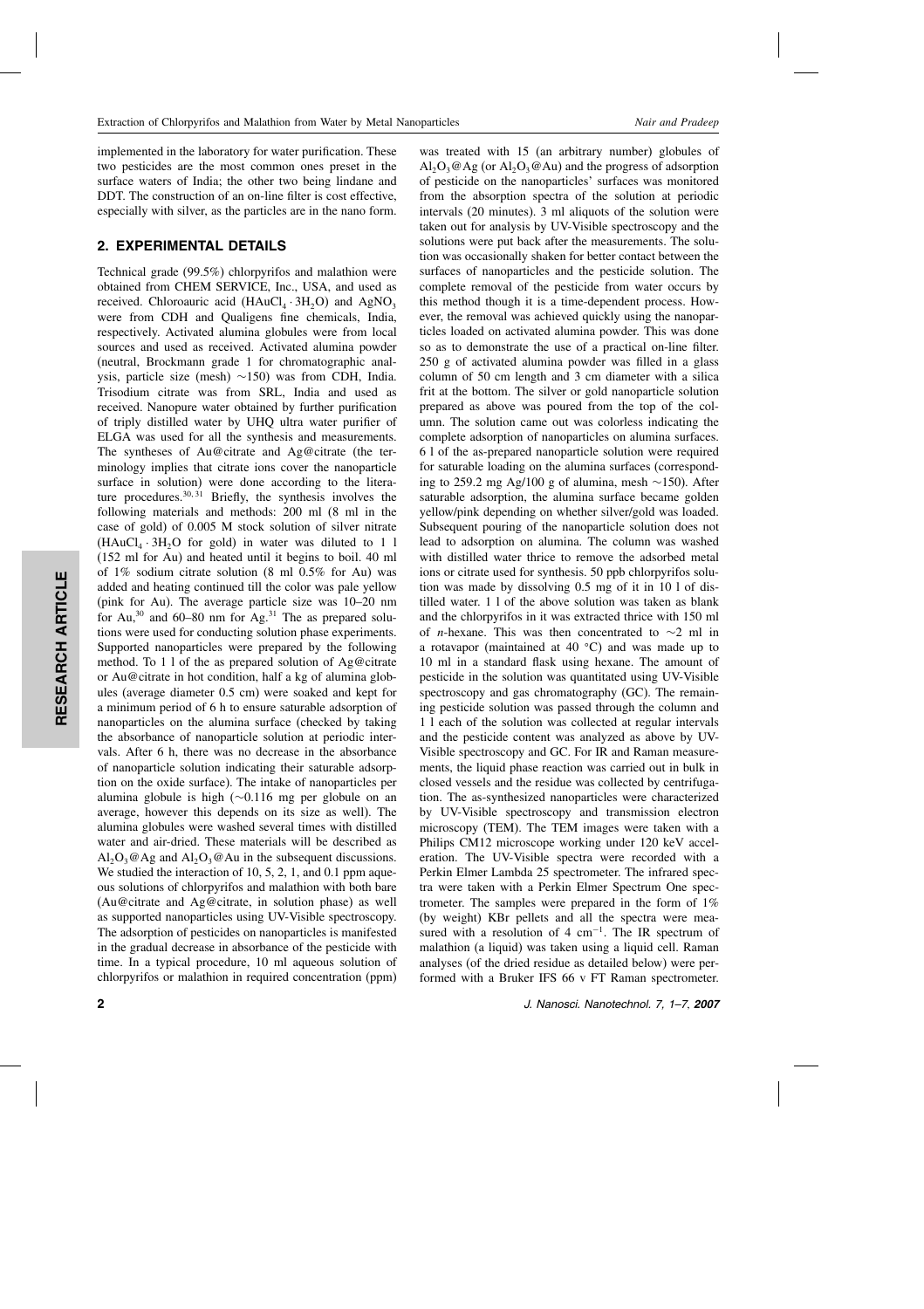The gas chromatography measurements were done using an instrument from Mayura Analytical Pvt.Ltd., India, fitted with a pulse discharge electron capture detector.

# 3. RESULTS AND DISCUSSION

Figure 1 shows the changes in the optical absorption spectrum of Au@citrate upon exposure to 2 ppm chlorpyrifos. Trace a is the absorption spectrum of Au@citrate having an absorption maximum of 522 nm (2 ml taken in the UV-Visible cuvette after diluting with equal volume of water) and b was taken immediately after the addition of 2 ml of 2 ppm chlorpyrifos to 2 ml of the nanoparticle solution. The subsequent traces  $(c-r)$  were taken at 20 minutes intervals of time. As can be seen from the spectra, the plasmon absorption of Au at 522 nm decreased in intensity and another broad plasmon emerged at longer wavelength, after 40 minutes.The intensity of the plasmon at longer wavelength increased with time, accompanied by further red shift. The dampening of the intensity of the original plasmon and the emergence of a broad absorption feature at longer wavelengths are due to the adsorption of chlorpyrifos on the nanoparticles' surfaces, followed by the particle aggregation through interlocking.<sup>16, 32, 33</sup> At this stage the solution turned pale-blue and the pesticideadsorbed nanoparticles began to precipitate.Centrifugation of the solution resulted in complete precipitation of the



Fig. 1. Time dependent UV-Visible spectra showing the adsorption of chlorpyrifos on Au nanoparticles.Trace a is the absorption spectrum of 2 ml of Au@citrate (after diluting with equal volume of water) showing the absorption maximum at 522 nm.Traces b was taken 20 minutes after the mixing of 2 ml of 2 ppm chlorphrifos (in water) with it.After 40 minutes, the plasmon excitation absorption at 522 nm decreases in intensity and another broad absorption feature emerges at longer wavelength (trace c).At this stage the solution turns pale blue in color.This can be attributed to the beginning of adsorption of chlorpyrifos on Au nanoparticles surface and their subsequent aggregation through interlocking. With further passage of time, the plasmon absorption at 522 nm decreases in intensity and that at longer wavelength gains in intensity accompanied by further red shift. This is due to the time dependent adsorption of chlorpyrifos on the nanoparticles' surfaces. Subsequent traces were recorded at 20 minutes intervals thereafter.After 4 hours (trace cc), the completely blue particles begin to precipitate through aggregation.



Fig. 2. Photographs of pure alumina (A) and alumina samples after coating with nanoparticles of gold  $(B)$  and silver  $(C)$ . The white alumina surface becomes brilliantly colored as a result of nanoparticle incorporation.

material.An identical reaction sequence was noticed with Ag nanoparticles also, but the red shift in plasmon excitation was not well pronounced as in the case of Au.This is because the change in the dielectric constant of silver upon pesticide binding is less compared to that of gold.<sup>16</sup>

Having found that the pesticides adsorb on the nanoparticles' surfaces, we used supported nanoparticles of Au and Ag for their quantitative removal from water. Figure 2 shows the photographs of pure alumina (A) and Au and Ag nanoparticles supported on alumina, respectively (B and C).Due to the incorporation of the nanoparticles, the white surface of alumina became brilliantly colored (yellow in the case of silver and pale pink in the case of gold).The air-dried globules were used for the quantitative removal of pesticides from water.The nanoparticle-coated materials are stable in air for several months in the laboratory atmosphere.

Figure 3 shows time dependent UV-Visible spectra of 1 ppm solution of chlorpyrifos exposed to  $Al_2O_3@Ag$ , showing its complete removal from water.A 3 ml aliquot of the solution was taken out every time for the UV-Visible measurements (which was put back after the measurements to simulate the same experimental conditions throughout the process).In Figure 3, trace a is the absorption spectrum of 1 ppm chlorpyrifos having an absorbance of 0.147 and  $\lambda_{\text{max}}$  at 267 nm (Ref. [34]) (in acetonitrile-methanol mixture chlorpyrifos shows three peaks at 202, 230, and 289 nm, respectively, in the wavelength window of 200–350 nm.However, in water we have seen only one peak at 267 nm, possibly due to merging of the latter two peaks). Trace b was recorded 20 minutes after soaking 15 globules of  $Al_2O_3@Ag$  into 10 ml of the pesticide solution.There was a small increase in the background of the subsequent traces and a small hump cameup at 350 nm, possibly due to the leaching of a small amount of particulate matter when  $Al_2O_3@Ag$  is soaked into the solution. Subsequent traces  $(c-r)$  were taken at intervals of 20 minutes. The reduction in absorbance of chlorpyrifos at 266 nm was abrupt at the initial stages but subsequently became continuous corresponding to the kinetics of adsorption.Trace s is the absorption spectrum of the solution taken after 10 h showing the complete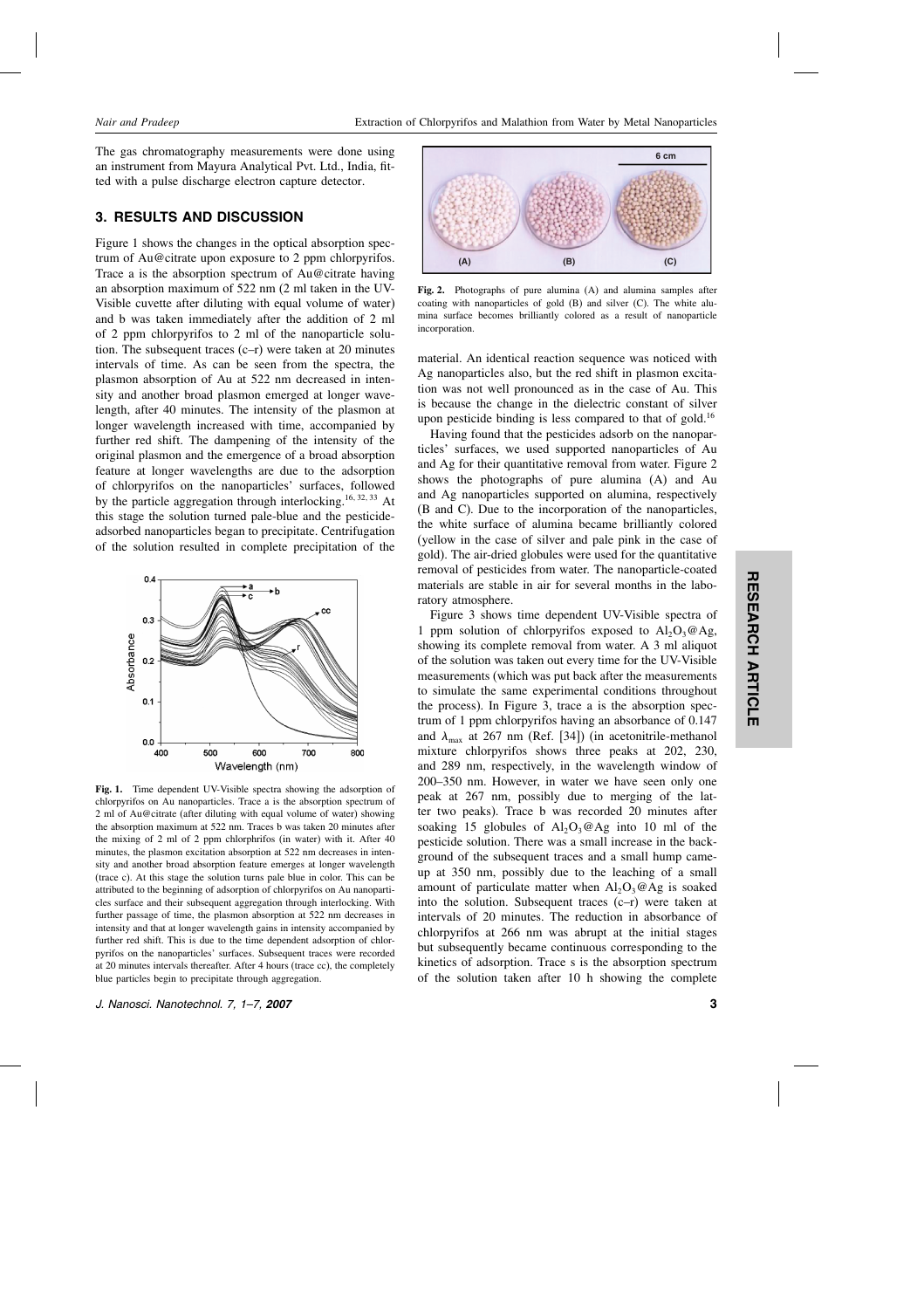

Fig. 3. The time dependent UV-Visible spectra showing the adsorption of 1 ppm chlorpyrifos on  $Al_2O_3@Ag$ . Trace a is the absorption spectrum of 1 ppm chlorpyrifos and b is the absorption spectrum of the solution, 20 minutes after soaking the supported nanoparticles in the pesticide solution. The subsequent traces  $(c-r)$  were taken at 20 minutes intervals thereafter.Small increase in background and a minor hump are also visible in the traces  $(c-r)$ , possibly due to the formation of small quantities of Ag+ in solution.Trace s was taken after 10 hours showing the complete disappearance of chlorpyrifos from water.The inset shoes decrease in absorbance versus time from the absorption spectroscopy data for the traces (a-s).The dotted line in the inset shows a fit of the exponential decrease in absorbance with time.

disappearance of chlorpyrifos from water. A minor hump is seen at around 350 nm in this case also. The decrease in absorbance of the pesticide versus time is shown in the inset.The dotted line in the inset shows a fit of the exponential decrease in absorbance with time. Similar reaction sequences were noticed in the reaction of 2 ppm chlorpyrifos too.

Figure 4 represents the UV-Visible spectra showing the adsorption of 1 ppm malathion on  $Al_2O_3@Ag$  in a timedependent manner.In Figure 4, trace a is the absorption spectrum of 1 ppm malathion and b was taken 20 minutes after soaking  $Al_2O_3@Ag$  in the malathion solution. Subsequent traces (c–p) were taken at intervals of 20 minutes. The progressive reduction in the absorbance of the UV feature of malathion is due to its adsorption on the nanoparticles' surfaces.Trace q was taken after 10 h showing the complete disappearance of malathion from water.The minor hump seen at 350 nm could be due to the leaching of a small amount of the particulate matter from alumina into the solution.The inset of Figure 4 shows the plot of decrease in the absorbance versus time for the traces  $(a-q)$ . The dotted line in the inset shows a fit of the exponential decrease of absorbance with time.Similar reaction profiles were noticed in the case of 2 ppm malathion with  $Al_2O_3@Ag$  and  $Al_2O_3@Au$ , respectively.

Figure 5 shows the time dependent UV-Visible spectra of the reaction between 2.5 ppm malathion and  $Al_2O_3@Au$ . Trace a is the absorption spectrum of malathion and trace b was taken 20 minutes after soaking  $Al_2O_3@Au$  globules into the pesticide solution. Subsequent traces  $(c-p)$  were



Fig. 4. The time depedent UV-Visible spectrum showing the adsorption of 1 ppm malathion on  $A1_2O_3@Ag$ . Trace a is the absorption spectrum of 1 ppm malathion having an absorption maximum at 267 nm and b is that of the solution taken 20 minutes after soaking the supported nanoparticles in the pesticide solution. The subsequent traces  $(c-p)$  were taken at 20 minutes intervals thereafter. Trace q was taken after 10 hours showing the complete disappearance of malathion from water.The inset shows the decrease in absorbance versus time for the reaction for the traces (a–q). The dotted line in the inset shows a fit of the exponential decrease in absorbance with time.

taken at 20 minutes intervals thereafter. Complete removal of malathion from water took place after 10 h of treatment with the supported nanoparticles, as is evident from the last trace (trace q).

Figure 6(A) shows the infrared spectrum of chlorpyrifos (a) and that adsorbed on Ag nanoparticles' surface (b).In the spectrum a, the IR features of chlorpyrifos are seen at 738, 835, 1018, 1170, 1414, 1548 cm<sup>-1</sup> respectively.<sup>35, 36</sup> The doublet at 2986  $cm^{-1}$  shows the features of symmetric and antisymmetric stretching of the methylene groups.



Fig. 5. The time depedent UV-Visible spectra of the reaction between 2.5 ppm malathion and  $Al_2O_3@Au$ . Trace a is the absorption spectrum of 2.5 ppm malathion. Trace b was taken 20 minutes after soaking the globules into the pesticide solution. Subsequent traces  $(c-p)$  were recorded at 20 minutes intervals.The gradual decrease in the absorbance of solution is due to the adsorption of malathion on the nanoparticles' surface. Trace q was taken after 10 hours showing the complete disappearance of malathion from water.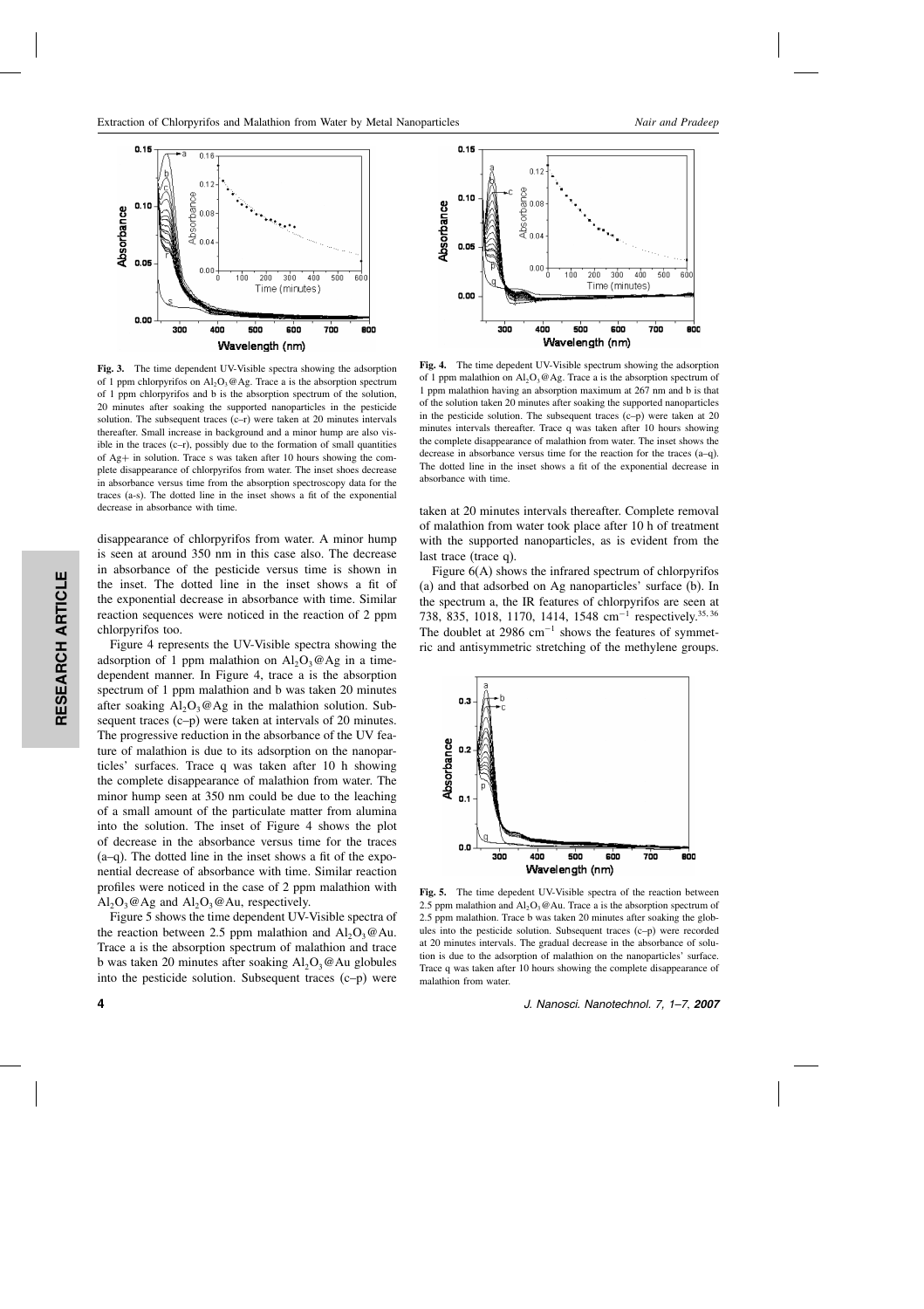

Fig. 6. The IR spectra of pure pesticides and those a adsorbed on the nanoparticles's surface.In Figure A, trace a is the IR spectrum of chlorpyrifos and b, that adsorbed on Ag nanoparticles' surface.All the IR features of chlorpyrifos are broadened and shifted from their parent positions because of adsorption on the surface of nanoparticles. there is also large change in intensities. Figure  $6(B)$  shows the IR spectra of pure malathion (a) and that adsorbed on Ag surface (b). The shift and broadening of the infrared features of the pesticide due to adsorption on the nanoparticles' surface are clearly visible from the trace.The additional peaks observed are due to the citrate impurity.

In trace b (the IR spectrum of chlorpyrifos adsorbed on Ag nanoparticles' surfaces), almost all the features of chlorpyrifos were broadened, accompanied with substantial shifts confirming the binding of chlorpyrifos on the nanoparticles' surfaces.Variation in the intensities of the peaks could be attributed to changes in the symmetry of the vibrations upon adsorption.We believe that the sulphur and halogen atoms in the chlorpyrifos interact strongly with the nanoparticles' surfaces resulting in the adsorption of the pesticide. There are substantial shifts for  $\nu P = S$  (at 1548 cm<sup>-1</sup>) and vC–Cl (at 738 cm<sup>-1</sup>) of the chlorpyrifos (trace a) upon adsorption onto the nanoparticles' surfaces (trace b). Similarly Figure  $6(B)$  shows the IR spectra of the malathion (a) and the malathion adsorbed on Ag nanoparticles' surfaces (b).In this case also, the infrared features of malathion were broadened and shifted because of its close proximity to the nanoparticles' surfaces. Similar observations were noticed in Raman spectroscopic measurements also, though with reduced intensities.

In order to confirm that the pesticides are indeed adsorbed on nanoparticles' surfaces, a control experiment



Fig. 7. The time dependent UV-Visible spectra showing the interaction of pure  $AL_2O_3$  and chlorpyrifos. Trace a is the absorption spectrum of 3 ppm chlorpyrifos.subsequent traces were taken at 20 minutes intervals after treating with pure  $AI_2O_3$ . The adsorbance of chlorpyrifos doesn't decrease with time implying that pure alumina alone cannot adsorb the pesticide.There is a small increase in the background of the traces because of the leaching of particulate matter into solution.

was performed by treating pure  $Al_2O_3$  with chlorpyrifos solution under the same experimental conditions. Figure 7 shows the time dependent UV-Visible spectra showing the effect of exposure of a 3 ppm chlorpyrifos solution to pure  $Al_2O_3$ . Trace a is the absorption spectrum of 3 ppm chlorpyrifos.The subsequent traces (up to m) were recorded at 20 minutes intervals.There was an increase in the background of the subsequent traces, after the addition of  $Al_2O_3$  globules, due to the leaching of small amount of alumina particles into the solution (thereby contributing to scattering).There was no decrease in the intensity of the absorption feature of chlorpyrifos, implying the inability of activated  $Al_2O_3$  alone to remove it. The same was verified in the case of malathion also.

While the above experiments resulted in complete removal of the pesticides from water in a time-dependent manner, we thought it is important to demonstrate the removal of pesticides at concentrations relevant to the environment.We thought it is worthwhile to explore the use of this technology for drinking water purification, especially in rural areas of India where pesticide contamination is an important issue.An on-line device was made as described in the experimental section using 250 g of activated alumina powder impregnated with Ag nanoparticles.10 l of 50 ppb chlorpyrifos solution was used as input water for experiments, much above the concentrations found in surface waters.1 l of the above solution was taken as blank and the chlorpyrifos in it was extracted thrice with 150 ml aliquots of  $n$ -hexane. The total extract was concentrated to ∼2 ml in a rotavapor and was made upto 10 ml in a standard flask using hexane.Trace a in Figure 8 represents the absorption spectrum of this solution showing the chlorpyrifos peak at 292 nm. The remaining pesticide solution (9 l) was passed through the column and 1 l each of the solution was collected at varying time intervals.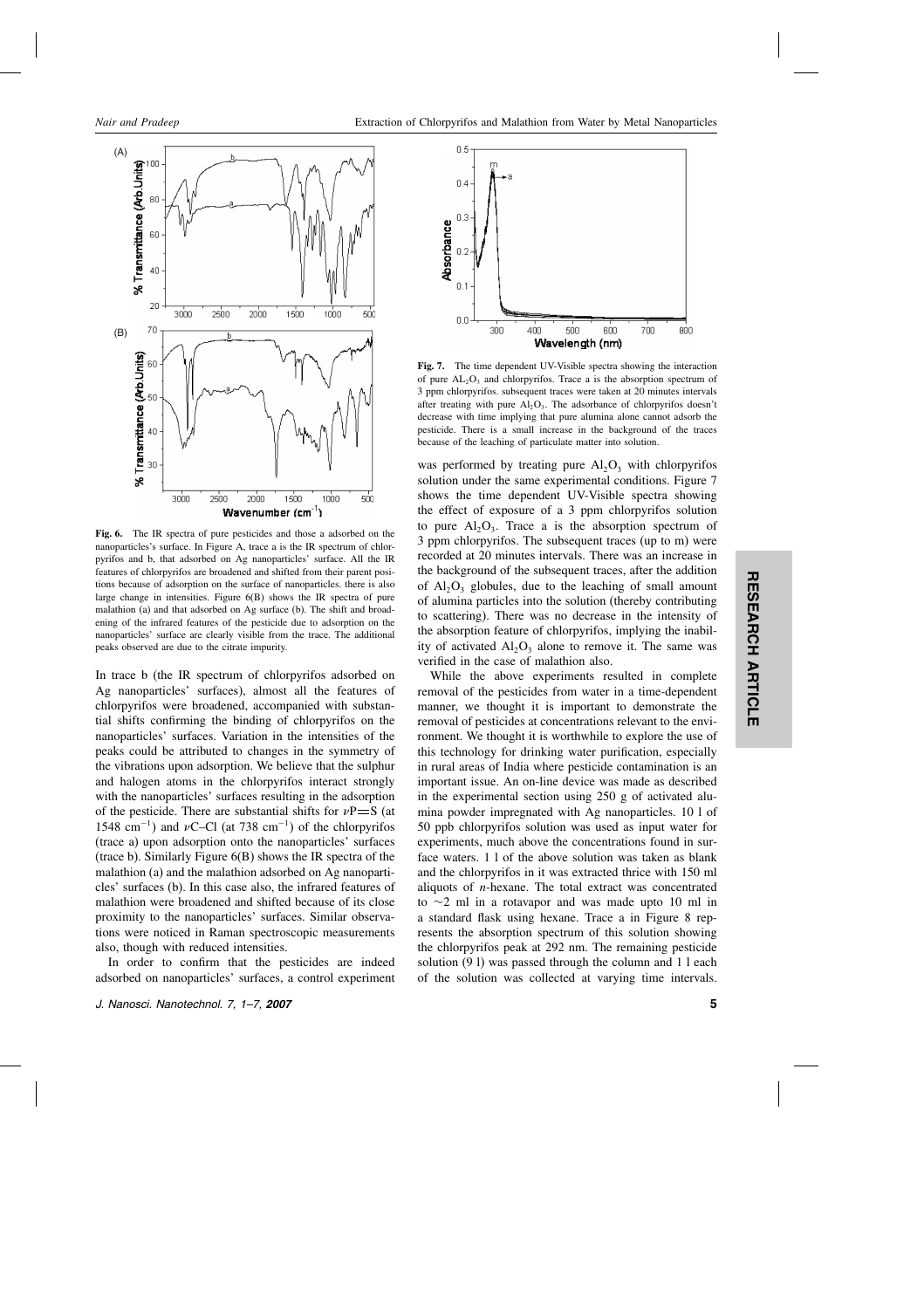

Fig. 8. Set of UV-Visible spectra showing the complete disappearance of chlorpyrifos from water when passed through a column of alumina loaded with nanoparticles. Trace a is the absorptioon spectrum of chlorpyrifos extracted from water with hexane, concentrated and made-up to 10 ml and (b–e) are the absorption spectra of the extract made under similar procedure after the pesticide containing water was passed through the column. Note that in the hexane extracts  $(b-e)$ , the absorption feature of chlorpyrifos has disappeared, implying its complete removal from water.

This was done to check the effectiveness of the device for extended use and the pesticide content was analyzed as above.Traces (b–e) represent the UV-Visible spectra of the hexane extract (concentrated and made up to 10 ml with hexane) collected at 4 different intervals (e being the last 1 l flown through the column), showing the complete disappearance of chlorpyrifos from water. Similar results were obtained with malathion too.

The complete removal of chlorpyrifos from water was also confirmed by gas chromatographic analysis. Figure 9 shows the gas chromatogram of the samples (a–e) mentioned above. Figure  $9(A)$  shows the chromatogram of the blank solution (a) (details mentioned above).The peak at 2.140 min is due to the solvent (hexane) and that at 2.933 min is due to the chlorpyrifos. Figure  $9(B)$ shows the chromatogram of the sample b mentioned above (obtained after passing the chlorpyrifos solution through the activated alumina loaded with nanoparticles) showing the complete removal of chlorpyrifos from water.Similar results were obtained for samples  $(c-e)$  also. Experiments with malathion also gave similar results. This on-line device was used for pesticide removal for over three months with little reduction in its efficiency.We have also performed the pesticide removal experiments with natural water instead of triply distilled water and found that device works with comparable efficiency.

#### 4. CONCLUSIONS

Both bare nanoparticles and those supported on alumina are excellent systems for the removal of the common pesticides, chlorpyrifos, and malathion from water.The time dependent removal of these pesticides from water was



Fig. 9. Figure (A) shows the gas chromatogram of 1 l of the 50 ppb chlorpyrifos solution extracted with 150 ml of hexane thrice, evaporated to nearly 2 ml in rotavapor and made upto 10 ml using hexane.The peak at 2.933 is that of chlorpyrifos (labeled CP) and that at 2.14 is that of the solvent, B is the chromatogram of the chlorpyrifos solution (same concentration as above) after passing through the activated alumina column loaded with silver nanoparticles, extracted with hexane and made upto 10 ml as above, showing the complete disappearance of chlorpyrifos.

monitored by UV-Visible spectroscopy and the adsorption of pesticides on nanoparticles was confirmed by infrared spectroscopy. Complete removal of the pesticides from water was confirmed by UV-Visible spectroscopy and gas chromatography.The method offers a convenient and cost-effective means of removing pesticides from drinking water. Pure alumina alone is unable to remove the pesticides from water as shown by the control experiment.Experiments were conducted with an on-line water filter to demonstrate the use of this technology to rural communities.

Acknowledgments: The Nanoscience and Nanotechnology Initiative of the Department of Science and Technology, Government of India is thanked for equipment